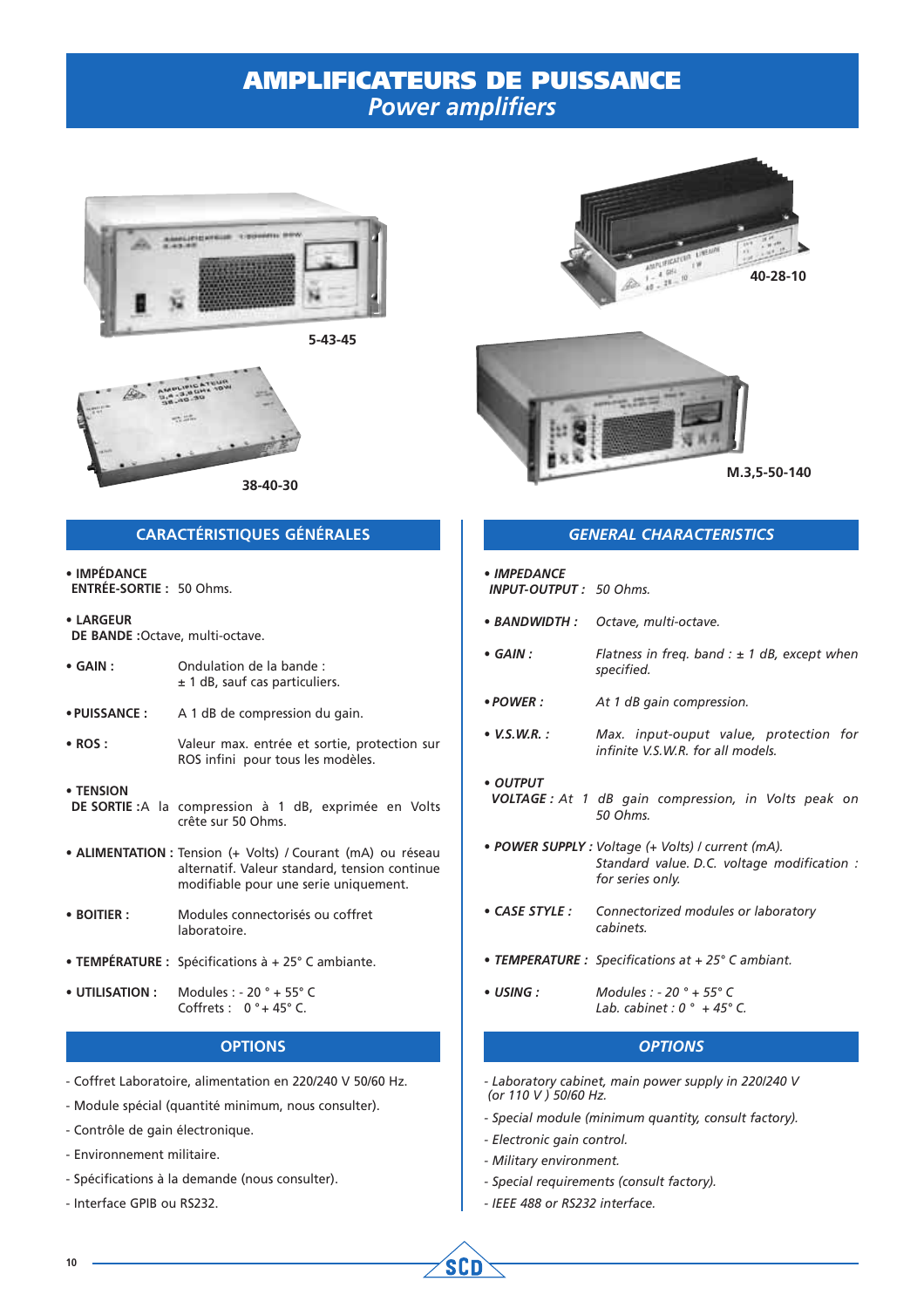| <b>Référence</b><br>Reference | Fréquence<br><b>Frequency range</b><br><b>MHz</b> | O/P<br>dBm | <b>Puissance</b><br>Power<br><b>Watts</b> | Classe<br>Class | Gain<br>Gain<br>dB | F.B.<br>N.F.<br>dB  | I.P.3<br>IP3<br>dBm | R.O.S.<br><b>V.S.W.R.</b>        | <b>Tension</b><br>V Out<br><b>Volts</b> | <b>Boîtier</b><br>Case<br><b>Module</b><br>Coffret |                          | <b>Alimentation</b><br>supply<br>Volts/Amp. |
|-------------------------------|---------------------------------------------------|------------|-------------------------------------------|-----------------|--------------------|---------------------|---------------------|----------------------------------|-----------------------------------------|----------------------------------------------------|--------------------------|---------------------------------------------|
| 5 MHz                         |                                                   |            |                                           |                 |                    |                     |                     |                                  |                                         |                                                    |                          |                                             |
| 005.40.70A                    | $0, 5 - 5$                                        | 47         | 50                                        | AB              | 40                 | $\overline{7}$      |                     | 1,5                              | 70                                      |                                                    | CLR3U                    |                                             |
|                               |                                                   |            |                                           |                 |                    | 6 MHz               |                     |                                  |                                         |                                                    |                          |                                             |
| 006.50.200                    | $2 - 6$                                           | 56         | 400                                       | AB              | 50                 | 10                  |                     | 1,5                              | 200                                     |                                                    | CL6U                     |                                             |
|                               |                                                   |            |                                           |                 |                    | 10 MHz              |                     |                                  |                                         |                                                    |                          |                                             |
| 01.40.70A                     | $0,001 - 10$                                      | 47         | 50                                        | AB              | 40                 | 10                  |                     | $\overline{2}$                   | 70                                      |                                                    | CL4U                     |                                             |
|                               |                                                   |            |                                           |                 |                    | 30 MHz              |                     |                                  |                                         |                                                    |                          |                                             |
| 03.40.300                     | $10 - 30$                                         | 59         | 800                                       | AB              | 40                 | 10                  |                     | 2                                | 300                                     |                                                    | B9U                      |                                             |
| 03.50.300                     | $2 - 30$                                          | 60         | 1000                                      | AB              | 50                 | 10                  |                     | 2,5                              | 300                                     |                                                    | B9U                      |                                             |
| 32 MHz                        |                                                   |            |                                           |                 |                    |                     |                     |                                  |                                         |                                                    |                          |                                             |
| 03.40.30A                     | $0,01 - 32$                                       | 40         | 10                                        | AB              | 40                 | 10                  |                     | 2                                | 30                                      |                                                    | CLR3U                    |                                             |
| 03.40.50A<br>03.50.70A        | $0,01 - 32$<br>$0,01 - 32$                        | 44<br>47   | 25<br>50                                  | AB<br>AB        | 40<br>50           | 6<br>6              |                     | $\overline{2}$<br>$\overline{2}$ | 45<br>70                                |                                                    | CLR4U<br>CLR4U           |                                             |
| 03.50.100A                    | $0,01 - 32$                                       | 50         | 100                                       | AB              | 50                 | 10                  |                     | $\overline{2}$                   | 100                                     |                                                    | CLR4U                    |                                             |
| 03.50.140A                    | $0,01 - 32$                                       | 53         | 200                                       | AB              | 50                 | 10                  |                     | $\overline{2}$                   | 140                                     |                                                    | CL6U                     |                                             |
| 03.45.220                     | $2 - 32$                                          | 57         | 500                                       | AB              | 45                 | 10                  |                     | 2                                | 220                                     |                                                    | CLR6U                    |                                             |
|                               |                                                   |            |                                           |                 | 40                 | <b>50 MHz</b><br>10 |                     |                                  |                                         |                                                    |                          |                                             |
| 05.40.30A<br>05.40.45         | $0,1 - 50$<br>$1 - 50$                            | 40<br>43   | 10<br>20                                  | Α<br>A          | 40                 | 10                  | 48<br>51            | $\overline{2}$<br>$\overline{2}$ | 30<br>45                                |                                                    | CL4U<br>CL4U             |                                             |
|                               |                                                   |            |                                           |                 |                    | <b>60 MHz</b>       |                     |                                  |                                         |                                                    |                          |                                             |
| 06.50.320                     | $1 - 60$                                          | 60         | 1000                                      | AB              | 50                 | 10                  |                     | 2                                | 320                                     |                                                    | <b>B12U</b>              |                                             |
|                               |                                                   |            |                                           |                 |                    | <b>80 MHz</b>       |                     |                                  |                                         |                                                    |                          |                                             |
| 08.30.30A                     | $0,150 - 80$                                      | 40         | 10                                        | А               | 30                 | 10                  | 48                  | 2                                | 30                                      |                                                    | CLR3U                    |                                             |
| 08.40.50A                     | $0,150 - 80$                                      | 44         | 25                                        | AB              | 40                 | 10                  |                     | $\overline{2}$                   | 50                                      |                                                    | CLR4U                    |                                             |
| 08.40.70A<br>08.40.100A       | $0,150 - 80$<br>$0,150 - 80$                      | 47<br>50   | 50<br>100                                 | AB<br>AB        | 40<br>40           | 10<br>10            |                     | 2<br>$\overline{2}$              | 70<br>100                               |                                                    | CLR4U<br>CL6U            |                                             |
| 08.50.120A                    | $0,150 - 80$                                      | 52         | 150                                       | AB              | 50                 | 12                  |                     | $\overline{2}$                   | 120                                     |                                                    | CL6U                     |                                             |
| 08.50.320A                    | $0,2 - 80$                                        | 60         | 1000                                      | AB              | 50                 | 12                  |                     | 2                                | 320                                     |                                                    | <b>B12U</b>              |                                             |
|                               |                                                   |            |                                           |                 |                    | <b>100 MHz</b>      |                     |                                  |                                         |                                                    |                          |                                             |
| 1.14.50A                      | $0,1 - 100$                                       | 44         | 25                                        | Α               | 14                 | 12                  | 52                  | 2,5                              | 50                                      |                                                    | CLR4U                    |                                             |
| 1.10.70A<br>1.45.140          | $0,1 - 100$<br>$1 - 100$                          | 47<br>53   | 50<br>200                                 | AB<br>AB        | 10<br>45           | 12<br>12            |                     | $2,5$<br>1,5                     | 70<br>140                               |                                                    | CL4U<br>CL6U             |                                             |
|                               |                                                   |            |                                           |                 |                    | <b>110 MHz</b>      |                     |                                  |                                         |                                                    |                          |                                             |
| 1.40.50                       | $2 - 110$                                         | 44         | 25                                        | Α               | 40                 | 8                   | 52                  | $\overline{2}$                   | 50                                      |                                                    | CL4U                     |                                             |
| 1.40.70                       | $2 - 110$                                         | 47         | 50                                        | Α               | 40                 | 8                   | 55                  | 2,5                              | 70                                      |                                                    | CL4U                     |                                             |
| 1.40.100                      | $2 - 110$                                         | 50         | 100                                       | Α               | 40                 | 8                   | 58                  | 2,5                              | 100                                     |                                                    | CL4U                     |                                             |
|                               |                                                   |            |                                           |                 |                    | <b>150 MHz</b>      |                     |                                  |                                         |                                                    |                          |                                             |
| 1.36.22                       | $1 - 150$                                         | 37         | 5                                         | Α               | 36                 | 7                   | 47                  | 2                                | 22                                      | BM <sub>8</sub>                                    | CT <sub>3</sub>          | 24/1,5                                      |
|                               |                                                   |            |                                           |                 |                    | <b>200 MHz</b>      |                     |                                  |                                         |                                                    |                          |                                             |
| 2.30.22A                      | $0,1 - 200$                                       | 37         | 5                                         | Α               | 30                 | 10                  | 47                  | 2                                | 22                                      | <b>BM10</b>                                        | CT <sub>3</sub>          | 24/1,5                                      |
|                               |                                                   |            |                                           |                 |                    | <b>220 MHz</b>      |                     |                                  |                                         |                                                    |                          |                                             |
| 2.45.70                       | $0,1 - 220$                                       | 47         | 50                                        | Α               | 45                 | 10                  | 55                  | $\overline{2}$                   | 70                                      |                                                    | CLR4U                    |                                             |
|                               |                                                   |            |                                           |                 |                    | <b>230 MHz</b>      |                     |                                  |                                         |                                                    |                          |                                             |
| 2.30.30A<br>2.40.50A          | $0,150 - 230$<br>$0,150 - 230$                    | 40<br>44   | 10<br>25                                  | Α<br>AB         | 30<br>40           | 10<br>10            | 49                  | 2<br>$\overline{2}$              | 30<br>50                                | <b>BM10</b>                                        | CT <sub>3</sub><br>CLR3U |                                             |
| 2.40.70A                      | $0,150 - 230$                                     | 47         | 50                                        | AB              | 40                 | 10                  |                     | $\overline{2}$                   | 70                                      |                                                    | CLR4U                    |                                             |
| 2.40.100A                     | $0,150 - 230$                                     | 50         | 100                                       | AB              | 40                 | 10                  |                     | $\overline{2}$                   | 100                                     |                                                    | CLR4U                    |                                             |
|                               |                                                   |            |                                           |                 |                    | <b>250 MHz</b>      |                     |                                  |                                         |                                                    |                          |                                             |
| 2.10.30<br>2.36.50            | $1 - 250$<br>$2 - 250$                            | 40         | 10<br>25                                  | Α<br>А          | 10<br>36           | 10<br>10            | 48<br>52            | 2,5<br>$\overline{2}$            | 30<br>50                                | <b>BM10</b>                                        | CLR3U<br>CL4U            | 24/2,5                                      |
| 2.40.70                       | $2 - 250$                                         | 44<br>47   | 50                                        | Α               | 40                 | 11                  | 67                  | $\overline{2}$                   | 70                                      |                                                    | CL4U                     |                                             |
| 2.46.100                      | $2 - 250$                                         | 50         | 100                                       | Α               | 46                 | 10                  | 58                  | $\overline{2}$                   | 100                                     |                                                    | CL6U                     |                                             |
| <b>300 MHz</b>                |                                                   |            |                                           |                 |                    |                     |                     |                                  |                                         |                                                    |                          |                                             |
| 3.37.15A                      | $0,150 - 300$                                     | 34         | 2,5                                       | Α               | 37                 | 10                  | 44                  | $\overline{2}$                   | 15                                      | <b>BM10</b>                                        | CT <sub>3</sub>          | 24/1,3                                      |
| 3.30.30A                      | $0,1 - 300$                                       | 39         | 8                                         | Α               | 30                 | 12                  | 47                  | 2,5                              | 30                                      |                                                    | CL3U                     |                                             |
|                               |                                                   |            |                                           |                 |                    | <b>352 MHz</b>      |                     |                                  |                                         |                                                    |                          |                                             |
| M3,5.50.140                   | $352 \pm 2$                                       | 53         | 200                                       | AB              | 50                 | 12                  |                     | $\overline{2}$                   | 140                                     |                                                    | CLR4U                    |                                             |
|                               |                                                   |            |                                           |                 |                    | <b>400 MHz</b>      |                     |                                  |                                         |                                                    |                          |                                             |
| 4.30.30A<br>4.40.45A          | $0,150 - 400$<br>$0,150 - 400$                    | 40<br>43   | 10<br>20                                  | AB<br>AB        | 30<br>40           | 10<br>10            |                     | $\overline{2}$<br>2              | 30<br>45                                |                                                    | CLR3U<br>CLR3U           |                                             |
| 4.60.60A                      | $0,150 - 400$                                     | 46         | 40                                        | AB              | 60                 | 10                  |                     | $\overline{2}$                   | 60                                      |                                                    | CLR3U                    |                                             |
| 4.46.70<br>M4.35.50           | 20-400<br>$200 - 400$                             | 47<br>44   | 50<br>25                                  | AB<br>A         | 46<br>35           | 10<br>10            | 52                  | $\overline{2}$<br>$\overline{2}$ | 70<br>50                                |                                                    | CLR4U<br>CL4U            |                                             |
| M4.40.100                     | $100 - 400$                                       | 50         | 100                                       | AB              | 40                 | 10                  |                     | $\overline{2}$                   | 100                                     |                                                    | CL6U                     |                                             |

 $\rightarrow$ sco $\rightarrow$ 

 $\overline{\phantom{0}}$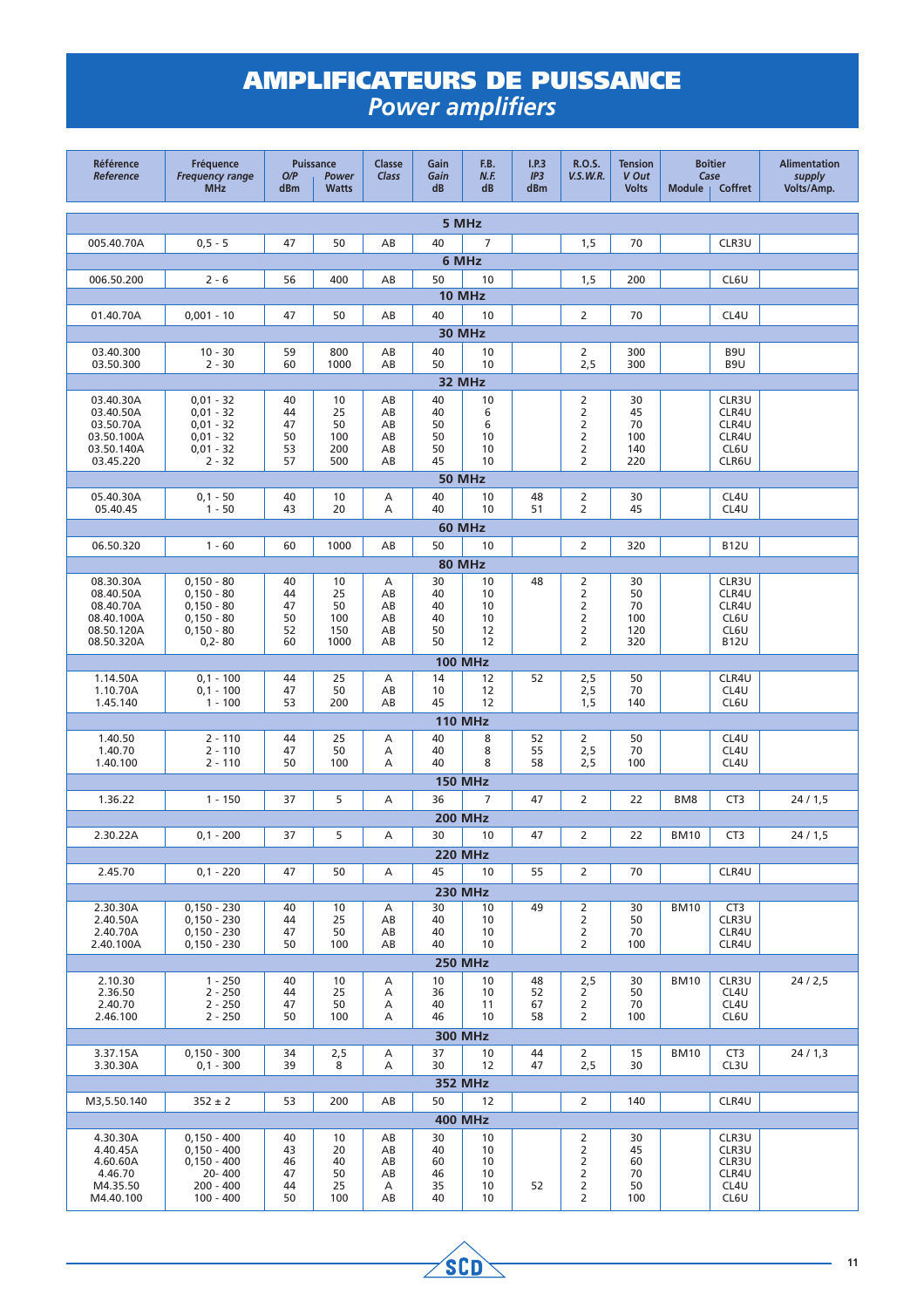| Référence<br>Reference                    | Fréquence<br><b>Frequency range</b><br><b>MHz</b> | O/P<br>dBm           | <b>Puissance</b><br>Power<br><b>Watts</b> | Classe<br>Class   | Gain<br>Gain<br>dB   | F.B.<br>N.F.<br>dB   | I.P.3<br>IP3<br>dBm  | <b>R.O.S.</b><br><b>V.S.W.R.</b> | <b>Tension</b><br>V Out<br><b>Volts</b> | <b>Boîtier</b><br>Case<br>Coffret<br><b>Module</b> |                                                       | <b>Alimentation</b><br>supply<br>Volts/Amp. |
|-------------------------------------------|---------------------------------------------------|----------------------|-------------------------------------------|-------------------|----------------------|----------------------|----------------------|----------------------------------|-----------------------------------------|----------------------------------------------------|-------------------------------------------------------|---------------------------------------------|
| <b>500 MHz</b>                            |                                                   |                      |                                           |                   |                      |                      |                      |                                  |                                         |                                                    |                                                       |                                             |
| 5.16.10A<br>5.36.10A<br>5.30.20A          | $0,1 - 500$<br>$0,1 - 500$<br>$0,1 - 500$         | 30<br>30<br>36       | 1<br>1<br>4                               | Α<br>A<br>Α       | 16<br>36<br>30       | 10<br>6<br>10        | 41<br>38<br>44       | 2<br>2<br>2                      | 10<br>10<br>20                          | BM <sub>2</sub><br>BM <sub>2</sub><br>BM8          | CT <sub>2</sub><br>CT <sub>2</sub><br>CT <sub>3</sub> | 24/0,5<br>24/0,6<br>24/1,5                  |
| 5.30.22<br>5.40.30A<br>5.43.45<br>5.43.55 | $1 - 500$<br>$1 - 500$<br>$1 - 500$<br>$1 - 500$  | 37<br>40<br>43<br>45 | 5<br>10<br>20<br>30                       | Α<br>Α<br>Α<br>AB | 30<br>40<br>43<br>43 | 10<br>10<br>10<br>10 | 45<br>48<br>51<br>53 | 2<br>$\overline{2}$<br>2         | 22<br>30<br>45<br>55                    | BM8                                                | CT <sub>3</sub><br>CLR4U<br>CLR4U<br>CLR4U            | 24/1,5                                      |
| 5.40.30<br>5.46.70<br>5.50.100            | $10 - 500$<br>$50 - 500$<br>150 - 500             | 40<br>47<br>50       | 10<br>50<br>100                           | Α<br>AB<br>AB     | 40<br>46<br>50       | 10<br>10<br>10       | 49                   | 2,5<br>2<br>$\overline{2}$       | 30<br>70<br>100                         |                                                    | CLR4U<br>CLR4U<br>CLR4U                               |                                             |
| M.5.57.225<br>M.5.40.70                   | $200 - 500$<br>$250 - 500$                        | 57<br>47             | 500<br>50                                 | AB<br>Α           | 57<br>40             | 12<br>10             | 55                   | $\overline{2}$<br>$\overline{2}$ | 225<br>70                               |                                                    | <b>B14U</b><br>CLR4U                                  |                                             |
| M.5.50.100<br>M.5.50.320                  | $250 - 500$<br>$250 - 500$                        | 50<br>60             | 100<br>1000                               | AB<br>AB          | 50<br>50             | 10<br>12             |                      | 2<br>$\overline{2}$              | 100<br>320                              |                                                    | CLR4U<br><b>B30U</b>                                  |                                             |
|                                           |                                                   |                      |                                           |                   |                      | <b>1000 MHz</b>      |                      |                                  |                                         |                                                    |                                                       |                                             |
| 10.30.10A                                 | $0,1 - 1000$                                      | 30                   | 1                                         | Α                 | 30                   | 10                   | 39                   | $\overline{2}$                   | 10                                      | BM <sub>2</sub>                                    | CT <sub>0</sub>                                       | 24 / 0,75                                   |
| 10.40.100 A2B                             | $0,1 - 230$<br>$200 - 1000$                       | 50<br>45             | 100<br>30                                 | AB<br>AB          | 40<br>40             | 10<br>10             |                      | 2<br>$\overline{2}$              | 100<br>55                               |                                                    | CLR3U                                                 |                                             |
| 10.25.10M<br>10.36.10M                    | $10 - 1000$<br>$10 - 1000$                        | 30<br>30             | 1<br>1                                    | Α<br>А            | 25<br>36             | 10<br>6              | 39<br>39             | 2<br>$\overline{2}$              | 10<br>10                                | BM <sub>2</sub><br>BM <sub>2</sub>                 | CT <sub>0</sub><br>CT <sub>0</sub>                    | 15/0,8<br>15/0,8                            |
| 10.40.20<br>10.38.25                      | $10 - 1000$<br>$10 - 1000$                        | 36<br>38             | 4<br>6                                    | Α<br>Α            | 40<br>38             | 10<br>10             | 44<br>46             | $\overline{2}$<br>$\overline{2}$ | 20<br>25                                |                                                    | CT <sub>3</sub><br>CLR3U                              | 24/2,5                                      |
| 10.46.30                                  | $10 - 1000$                                       | 40                   | 10                                        | Α                 | 46                   | 10                   | 48                   | 2                                | 30                                      |                                                    | CLR4U                                                 |                                             |
| M.10.30.30<br>M.10.42.45                  | $80 - 1000$<br>$80 - 1000$                        | 40<br>43             | 10<br>20                                  | AB<br>AB          | 30<br>42             | 10<br>10             |                      | $\overline{2}$<br>$\overline{2}$ | 30<br>45                                |                                                    | CLR3U<br>CLR3U                                        |                                             |
| 10.46.50                                  | $200 - 1000$                                      | 44                   | 25                                        | AB                | 46                   | 10                   |                      | 1,5                              | 50                                      |                                                    | CLR4U                                                 |                                             |
| M.10.38.30                                | 400 - 1000                                        | 40                   | 10                                        | Α                 | 38                   | 10                   | 48                   | $\overline{2}$                   | 30                                      |                                                    | CLR3U                                                 |                                             |
| M.10.45.45                                | 400 - 1000                                        | 43                   | 20                                        | А                 | 45                   | 10                   | 51                   | $\overline{2}$                   | 45                                      |                                                    | CLR4U                                                 |                                             |
| M.10.45.70A                               | 400 - 1000                                        | 47                   | 50                                        | Α                 | 45                   | 10                   | 55                   | $\overline{2}$                   | 70                                      |                                                    | CLR4U                                                 |                                             |
| M.10.40.100                               | 400 - 1000                                        | 50                   | 100                                       | Α                 | 40                   | 10                   | 59                   | $\overline{2}$                   | 100                                     |                                                    | CLR6U                                                 |                                             |
| M.10.40.30                                | 500 - 1000                                        | 40                   | 10                                        | Α                 | 40                   | 10                   | 48                   | $\overline{2}$                   | 30                                      |                                                    | CLR3U                                                 |                                             |
| M.10.45.50<br>M.10.45.70                  | $500 - 1000$<br>$500 - 1000$                      | 44<br>47             | 25                                        | AB                | 45<br>45             | 10<br>10             |                      | 2<br>2                           | 50<br>70                                |                                                    | CLR4U                                                 |                                             |
| M.10.45.100                               | $500 - 1000$                                      | 50                   | 50<br>100                                 | AB<br>AB          | 45                   | 10                   |                      | $\overline{2}$                   | 100                                     |                                                    | CLR4U<br>CL6U                                         |                                             |
| M.10.50.100                               | $800 - 1000$                                      | 50                   | 100                                       | AB                | 50                   | 10                   |                      | $\overline{2}$                   | 100                                     |                                                    | CLR4U                                                 |                                             |
|                                           |                                                   |                      |                                           |                   |                      | <b>1050 MHz</b>      |                      |                                  |                                         |                                                    |                                                       |                                             |
| M.10.12.30                                | 20 - 1050                                         | 40                   | 10                                        | Α                 | 12                   | 6                    | 48                   | $\overline{2}$                   | 30                                      | SP                                                 |                                                       | 24/5,5                                      |
|                                           |                                                   |                      |                                           |                   |                      | <b>1400 MHz</b>      |                      |                                  |                                         |                                                    |                                                       |                                             |
| M.14.40.30                                | 700 - 1400                                        | 40                   | 10                                        | Α                 | 40                   | 10                   | 48                   | 2                                | 30                                      |                                                    | CLR3U                                                 |                                             |
| M.14.40.50                                | 700 - 1400                                        | 44                   | 25                                        | Α                 | 40                   | 10                   | 52                   | 2                                | 50                                      |                                                    | CLR4U                                                 |                                             |
| M.14.45.70                                | 700 - 1400                                        | 47                   | 50                                        | Α                 | 45                   | 10                   | 55                   | $\overline{2}$                   | 70                                      |                                                    | CLR4U                                                 |                                             |
| <b>1900 MHz</b>                           |                                                   |                      |                                           |                   |                      |                      |                      |                                  |                                         |                                                    |                                                       |                                             |
| M.19.33.50<br>M.19.50.100                 | 1880 - 1900<br>1800 - 1900                        | 44<br>50             | 25<br>100                                 | Α<br>AB           | 33<br>50             | 9<br>10              | 53                   | 1,5<br>$\overline{2}$            | 50<br>100                               |                                                    | CLR4U<br>CLR4U                                        | 15/10,2                                     |
|                                           |                                                   |                      |                                           |                   |                      | <b>1950 MHz</b>      |                      |                                  |                                         |                                                    |                                                       |                                             |
|                                           |                                                   |                      |                                           |                   |                      |                      |                      |                                  |                                         |                                                    |                                                       |                                             |
| M.19.37.22<br>M.19.40.30                  | 850 - 1950<br>850 - 1950                          | 37<br>40             | 5<br>10                                   | Α<br>Α            | 37<br>40             | 8<br>8               | 45<br>48             | 1,5<br>1,5                       | 22<br>30                                | <b>BM10</b><br><b>BM10</b>                         | CLR3U<br>CLR3U                                        | 15/4<br>15/5                                |
| M.19.40.50                                | 850 - 1950                                        | 44                   | 25                                        | Α                 | 40                   | 8                    | 53                   | 1,5                              | 50                                      |                                                    | CLR4U                                                 | 15 / 12,5                                   |
| M.19.45.70<br>M.19.40.100                 | 850 - 1950<br>850 - 1950                          | 47<br>50             | 50<br>100                                 | Α<br>Α            | 45<br>40             | 10<br>10             | 55<br>58             | 1,5<br>1,5                       | 70<br>100                               |                                                    | CL4U<br>CL6U                                          |                                             |

 $\rightarrow$ sco $\rightarrow$ 

 $\overline{\phantom{0}}$ 

÷.